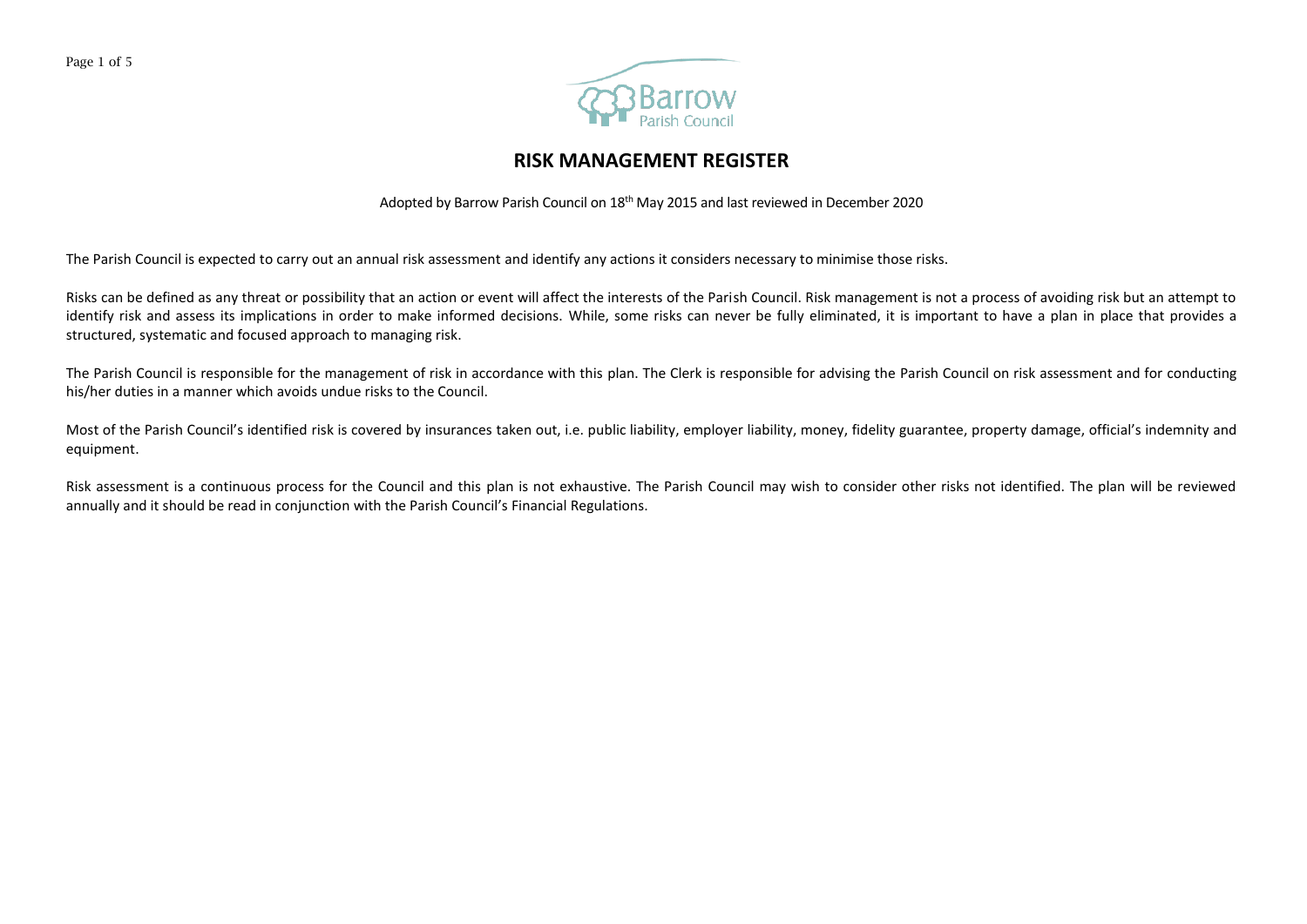| Page 2 of 5                                                                                                                                  |                                                                                                                                             |                                                                                                  |                                                                                                                                           |                                                                                                                                                                                                                     |                                                                        |  |
|----------------------------------------------------------------------------------------------------------------------------------------------|---------------------------------------------------------------------------------------------------------------------------------------------|--------------------------------------------------------------------------------------------------|-------------------------------------------------------------------------------------------------------------------------------------------|---------------------------------------------------------------------------------------------------------------------------------------------------------------------------------------------------------------------|------------------------------------------------------------------------|--|
| <b>RISK</b>                                                                                                                                  | PROBABILITY                                                                                                                                 | <b>IMPACT</b>                                                                                    | <b>MITIGATION</b>                                                                                                                         | <b>CONTROL</b>                                                                                                                                                                                                      | <b>RESPONSIBILITIES</b>                                                |  |
| Personal injury or damage to<br>member (s) of the public or their<br>property arising from defect (s) in<br>Council property.                | Low - Council property<br>comprises fixed installations<br>such as benches/seats/notice<br>boards and some parcels of<br>recreational land. | Claims for compensation and<br>costs to the Council in<br>defending claims where<br>appropriate. | Covered under the Council's<br>Public Liability Insurance<br>Policy - £10 million                                                         | Regular inspection and<br>maintenance and prompt<br>repair of any damage.<br>Periodic review of insurance<br>cover and timely renewal.                                                                              | Council / Clerk<br>Council / Clerk                                     |  |
|                                                                                                                                              |                                                                                                                                             |                                                                                                  | Potential liabilities, including<br>costs, covered by Council's<br>insurance policy - £10 million<br>in respect of employees.             | Maintain adequate insurance<br>cover in respect of employees.                                                                                                                                                       | Council / Clerk                                                        |  |
| Compensation claim by employee<br>(or contracted person) in respect of<br>injury sustained in the cause of<br>his/her employment/engagement. | Low $-$ given the nature of the<br>Clerk's duties.<br>Lengthsman & Other<br>Contractors - risk is higher,<br>given the nature of duties     | Claims for compensation and<br>associated costs.                                                 | Lengthsman is required to<br>take out suitable insurance<br>as required by service<br>contract.                                           | Lengthsman to complete<br>weekly Risk Management<br>Assessment Forms as provided<br>under LCC Risk Assessment and<br><b>Safe Working Practices</b><br>documentation.                                                | Scheme Administrator to<br>maintain copies with weekly<br>work sheets. |  |
|                                                                                                                                              |                                                                                                                                             |                                                                                                  | Other Contractor is required<br>to take out suitable<br>insurance as required by<br>service contract.                                     | Sample inspection of weekly<br>RMAF's to confirm appropriate<br>completion.<br>Occasional site checks to<br>ensure compliance with risk<br>procedures.                                                              | Scheme Administrator<br>Scheme Administrator / Clerk                   |  |
| Loss of cheques, cash etc. held on<br>the Council's behalf.                                                                                  | Low - Receipts are rarely in<br>cash. More usually by<br>cheque, but infrequent.                                                            | Reduction in Council's<br>financial resources.                                                   | Such losses are covered by<br>insurance policy.<br>Prompt payment of receipts<br>into bank. Precept & VAT<br>refund paid direct into bank | Maintain adequate insurance<br>cover.<br>Prompt payment of receipts                                                                                                                                                 | Council / Clerk<br>Clerk                                               |  |
| Financial loss due to banking error<br>(e.g. leading to loss of interest or<br>bank charges levied)                                          | Low                                                                                                                                         | <b>Reduction in Council's</b><br>financial resources.                                            | account.<br>Regular monitoring & review<br>of Bank statements.                                                                            | into bank.<br>Application of financial<br>regulations, including scrutiny<br>of all bank statements upon<br>receipt.<br>Periodic review of banking<br>arrangements to secure<br>reasonable terms and<br>conditions. | Clerk                                                                  |  |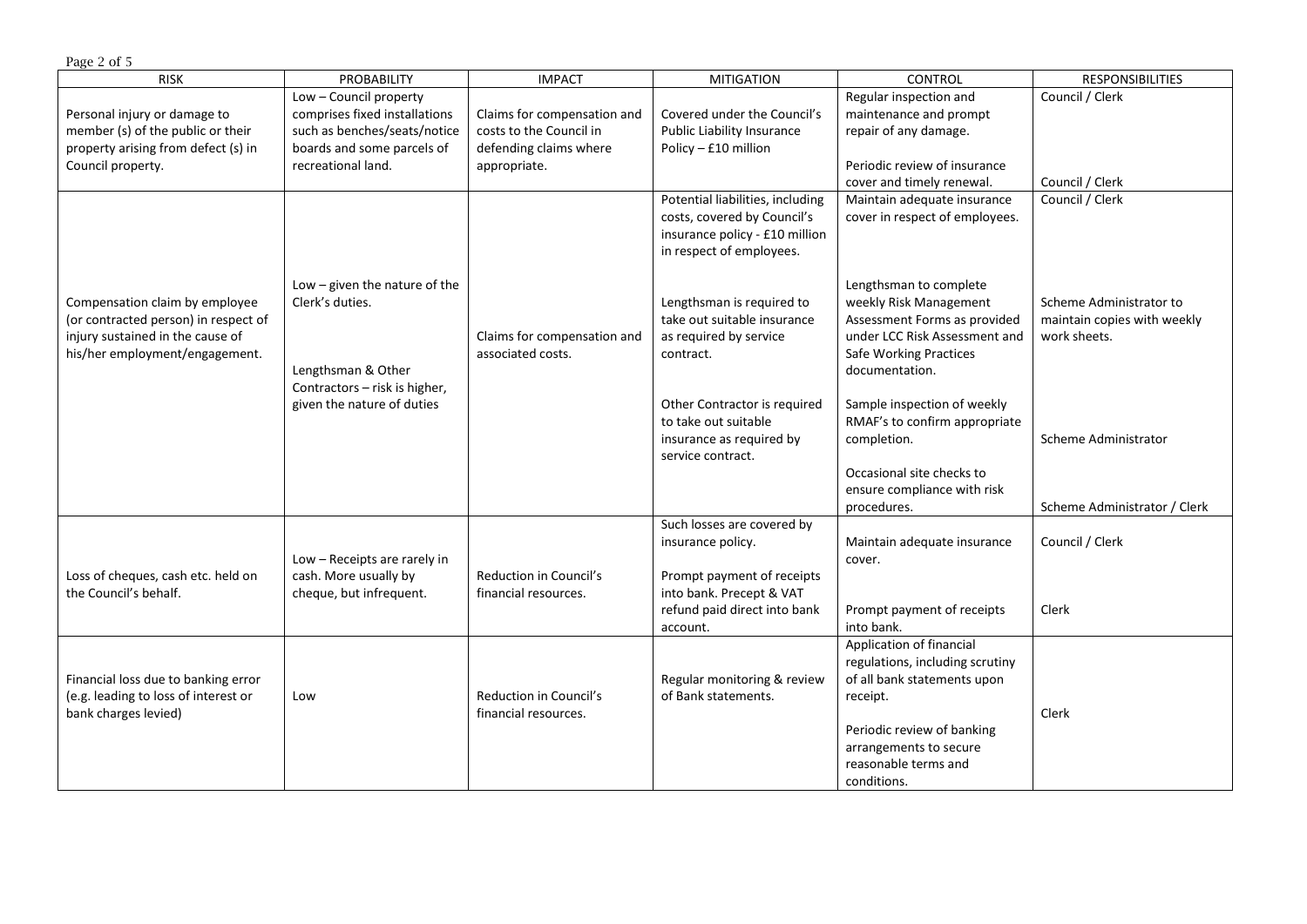Page 3 of 5

| <b>RISK</b>                                                                                                                      | <b>PROBABILITY</b>                                                                                                               | <b>IMPACT</b>                                                                                                                       | <b>MITIGATION</b>                                                                                                                                                                                                                                                                          | CONTROL                                                                                                                            | <b>RESPONSIBILITIES</b>                                                                   |
|----------------------------------------------------------------------------------------------------------------------------------|----------------------------------------------------------------------------------------------------------------------------------|-------------------------------------------------------------------------------------------------------------------------------------|--------------------------------------------------------------------------------------------------------------------------------------------------------------------------------------------------------------------------------------------------------------------------------------------|------------------------------------------------------------------------------------------------------------------------------------|-------------------------------------------------------------------------------------------|
| Loss of monies due to<br>fraudulent action by<br>employee(s).                                                                    | Low - any significant incident<br>should be easily detected.                                                                     | Reduction in Council's<br>financial resources.                                                                                      | All cheques and invoices signed<br>by two signatories.<br>All expenditure approved by<br>Council.<br>Regular Financial<br>Statements provided to<br>Council.<br>Accounts subject to scrutiny by<br>Internal Auditor, and overview<br>by External Auditor.<br>Insurance cover enacted up to | Application of financial<br>regulations.<br>Regular review of insurance.                                                           | Council<br>Clerk<br><b>Internal Auditor</b><br><b>External Auditor</b><br>Clerk / Council |
|                                                                                                                                  |                                                                                                                                  |                                                                                                                                     | £150,000                                                                                                                                                                                                                                                                                   |                                                                                                                                    |                                                                                           |
| Damage to Council property by<br>3rd party.                                                                                      | Medium - property is fixed and<br>intended for public use.                                                                       | Repair / replacement costs to<br>be covered.                                                                                        | Council's insurance policy<br>covers items of playground<br>equipment and street<br>furniture.                                                                                                                                                                                             | Regular inspections of<br>condition and appropriate<br>action where required.<br>Insurance cover in place.                         | Clerk / Council<br>Clerk                                                                  |
|                                                                                                                                  |                                                                                                                                  |                                                                                                                                     |                                                                                                                                                                                                                                                                                            |                                                                                                                                    |                                                                                           |
| Actions against the Council for<br>libel or slander.                                                                             | Low - Proper Conduct of<br>Members and Council meetings<br>and Clerk's professional<br>judgement regarding<br>correspondence etc | Potentially substantial cost to<br>the Council.                                                                                     | Risk covered by the Council's<br>insurance policy - £500,000.                                                                                                                                                                                                                              | Members' awareness.<br>Proper conduct of meetings by<br>Chairman.<br>Professional advice from Clerk.                               | Members<br>Chairman<br>Clerk                                                              |
| Failure to represent community<br>interest adequately in relation<br>to matters likely to impact<br>significantly on the parish. | Low - Parish Council well<br>established as consultee.                                                                           | Reduction in local facilities<br>and/or quality of life, or<br>missed opportunity to benefit<br>from external funding or<br>advice. | Council recognised by other<br>agencies for consultation and<br>information.<br>Membership of NALC/LALC.                                                                                                                                                                                   | Threats & opportunities<br>reported to Council meetings.<br>Special meetings called as<br>required.<br>Council to be kept informed | Council / Clerk<br>Clerk<br>Clerk                                                         |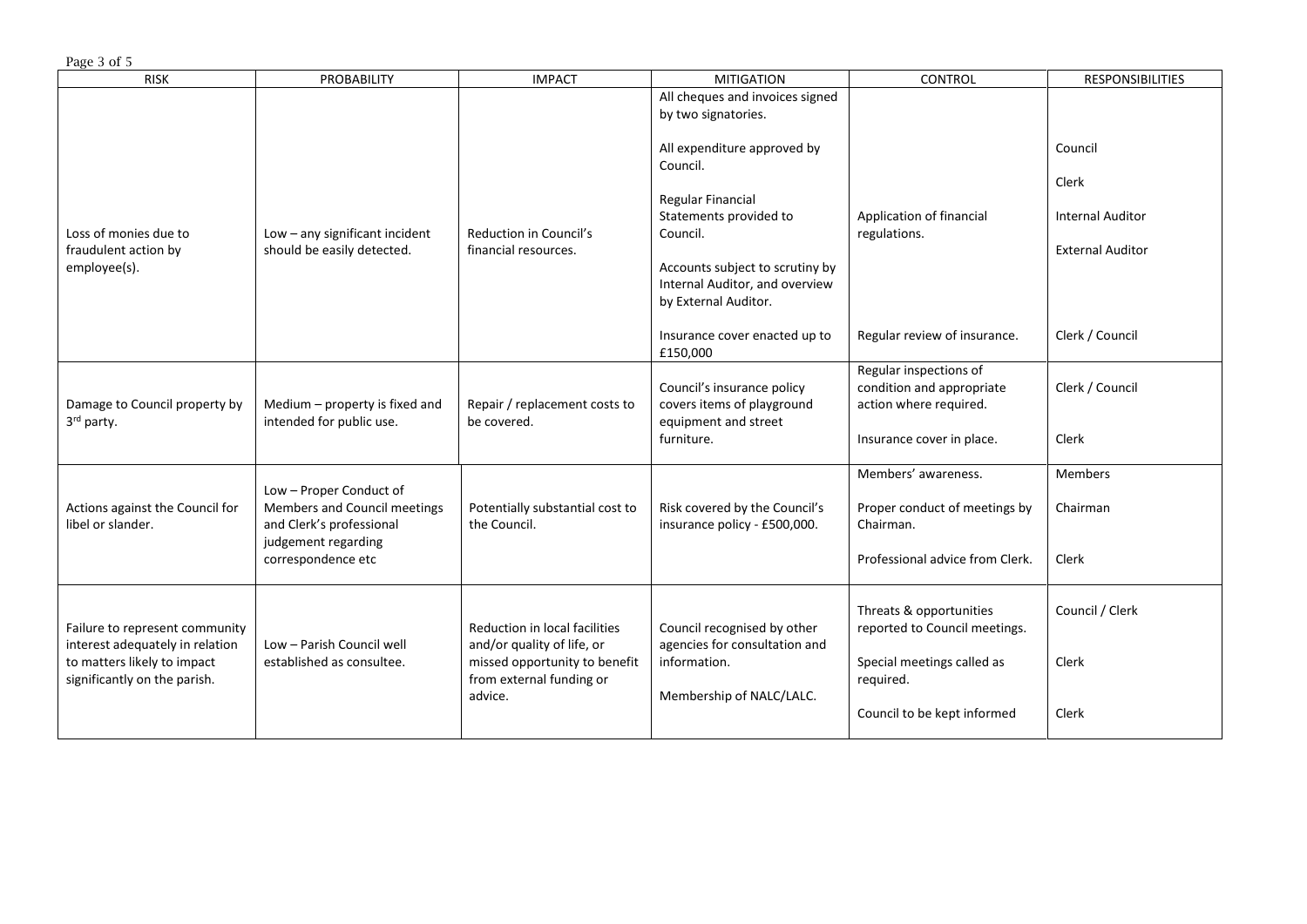| Page 4 of 5                                                                                                                |                                                                                                                                                                                                                          |                                                                                      |                                                                                                                                                                                                                          |                                                                                                                                                                                |                                    |  |
|----------------------------------------------------------------------------------------------------------------------------|--------------------------------------------------------------------------------------------------------------------------------------------------------------------------------------------------------------------------|--------------------------------------------------------------------------------------|--------------------------------------------------------------------------------------------------------------------------------------------------------------------------------------------------------------------------|--------------------------------------------------------------------------------------------------------------------------------------------------------------------------------|------------------------------------|--|
| <b>RISK</b>                                                                                                                | <b>PROBABILITY</b>                                                                                                                                                                                                       | <b>IMPACT</b>                                                                        | <b>MITIGATION</b>                                                                                                                                                                                                        | <b>CONTROL</b>                                                                                                                                                                 | <b>RESPONSIBILITIES</b>            |  |
| Loss of council paper records<br>and computer files due to<br>accident or otherwise                                        | Low - Current Records are<br>maintained in Clerk's house and<br>on Clerk's personal computer.                                                                                                                            | Inconvenience in tracing<br>information particularly legal<br>and historical records | Regular back-up copies kept, as<br>appropriate.                                                                                                                                                                          | Computer records regularly<br>backed up to CD / External<br><b>Hard Drive</b>                                                                                                  | Clerk                              |  |
| Damage to Christmas tree<br>lights and other equipment<br>stored by Members and<br>Lengthsman.                             | Low - equipment and lights<br>responsibility of Council whilst in<br>their possession.<br>Mid - Whilst erected over Xmas<br>period due to storm or theft,<br>vandalism, malicious damage,<br>impact or accidental damage | Injury to public as a result of<br>any malfunction or tree falling<br>incident       | Council responsible whilst in<br>their possession.<br>Insurance cover for public<br>liability and replacement value.                                                                                                     | Inspections regularly whilst<br>erected over Xmas period.<br>Insurance cover in place.                                                                                         | Council / Clerk<br>Council / Clerk |  |
| Precept is not submitted on<br>time, not paid by Principle<br>Authority or inadequate for<br>purpose.                      | Low                                                                                                                                                                                                                      | Reduction in Council's<br>financial resources.<br>Inability to deliver services      | <b>Budget and Precept considered</b><br>each November in line with<br><b>Standing Orders</b><br>Regular review against budget                                                                                            | Diarised by RFO<br>Reminder normally sent by<br>Principle Authority                                                                                                            | Council / Clerk                    |  |
| Salaries wrongly calculated and<br>paid.<br>False employees.<br>Tax and NI deductions incorrect<br>Clerk status challenged | Low<br>Low<br>Low<br>Low                                                                                                                                                                                                 | Reduction in Council's<br>financial resources.                                       | Payment is by cheque signed<br>and issued in accordance with<br>Contract of Employment and<br>Financial Regulations.<br>Clerk is sole employee.                                                                          | Procedures in place and<br>cheques signed in accordance<br>with Financial Regulations<br>Regular budget comparison by<br>Council<br>Individual payments minuted at<br>meetings | Council / Clerk                    |  |
| Payment made for goods not<br>received                                                                                     | Low                                                                                                                                                                                                                      | <b>Reduction in Council's</b><br>financial resources.                                | Purchases made from<br>reputable known suppliers and<br>generally only paid after receipt<br>of goods/service                                                                                                            | Payment after receipt                                                                                                                                                          | Clerk                              |  |
| Reserves too low                                                                                                           | Low                                                                                                                                                                                                                      | Reduction in Council's<br>financial resources.<br>Inability to deliver services      | Annual Budget approved and<br>regular review<br>New expenditure only<br>undertaken where reserves<br>allow.<br>Reserves maintained at level<br>commensurate with<br>expenditure commitments and<br>historical experience | Careful budget monitoring and<br>formal approval and costings<br>for new services and /or<br>projects whilst maintaining<br>reserves in line with past<br>practical experience | Council / Clerk                    |  |